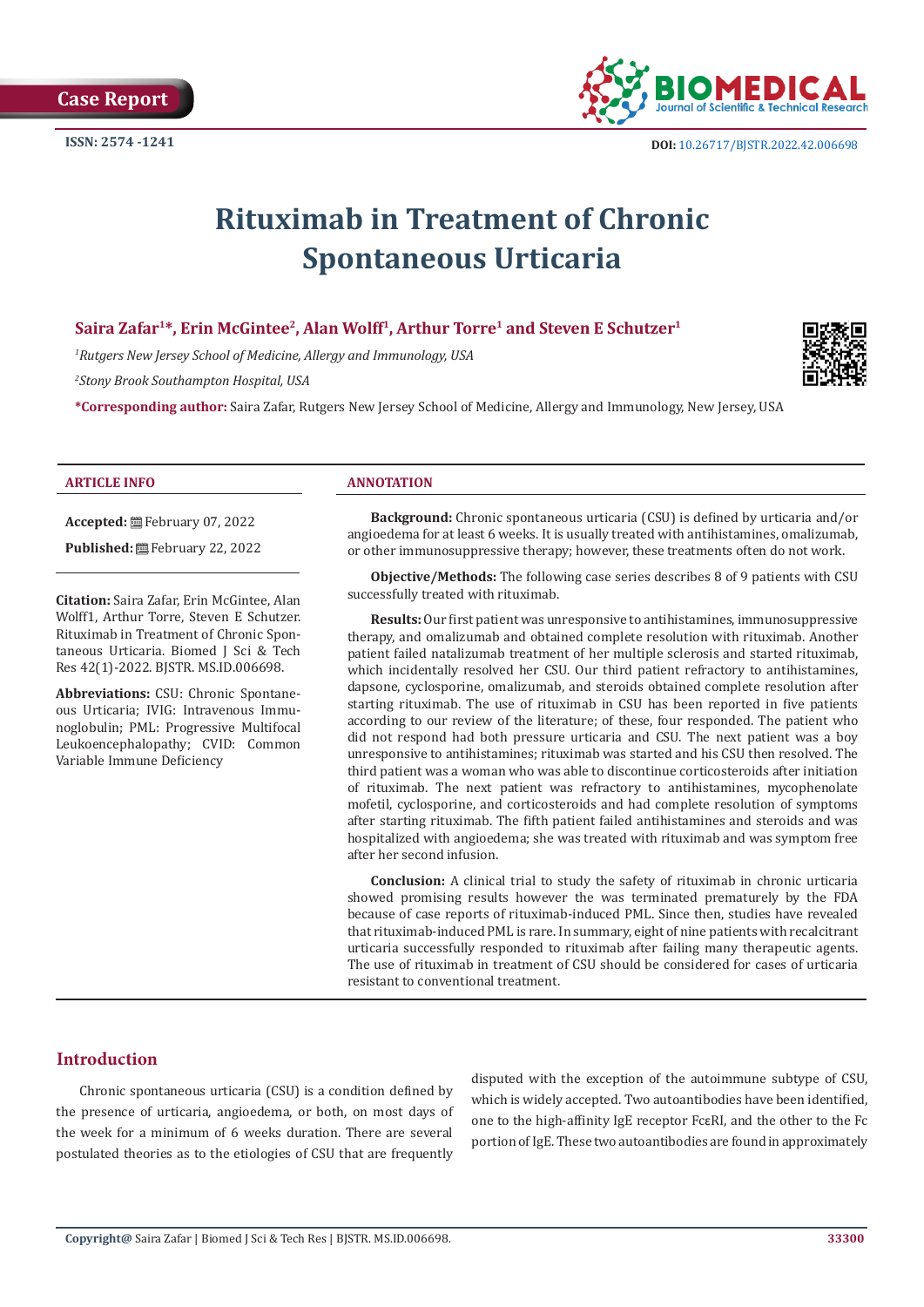30-50% of patients with CSU [1]. Conventional treatment of CSU typically involves second generation H1-antihistamines followed by the use of omalizumab for antihistamine-refractory cases. Current literature reports a response rate of 38.6% with standard antihistamine dosing; of the unresponsive patients, an additional 63.2% of patients may obtain control with higher doses (up to four times the conventional dose) of second generation H1-antihistamines [2]. Furthermore, many patients do not achieve resolution of symptoms despite trialing multiple therapies including antihistamines, doxepin, leukotriene receptor antagonists, omalizumab, and immunosuppressive therapy with corticosteroids, dapsone, hydroxychloroquine, methotrexate, mycophenolate mofetil, cyclosporine, azathioprine, and/or intravenous immunoglobulin (IVIG) [3]. This leads to a significant decrease in quality of life with higher incidences of anxiety and depression [4]. The following case series describes our 3 patients and 5 additional case reports of chronic spontaneous urticaria refractory to the prior mentioned therapies, with 7 of the 8 patients successfully treated with rituximab.

### **Cases**

Our first patient is a 43 year-old woman with psoriatic arthritis and autoimmune thyroiditis who presented to us with chronic spontaneous urticaria. She was found to have elevated levels of anti-IgE receptor antibodies with levels greater than maximum level of detection. She was unresponsive to high doses of antihistamines, cyclosporine, prednisone, dapsone, mycophenolate mofetil, hydroxychloroquine, and omalizumab and ultimately trialed on rituximab with complete resolution of urticaria. She continued rituximab (2000mg every 6 months) with sustained response. Our second patient is a 49 year-old woman with multiple sclerosis, allergic rhinitis, and atopic dermatitis who was referred with humoral immunodeficiency. She was diagnosed with common variable immune deficiency (CVID) and started on subcutaneous immune globulin therapy. She also had long-standing generalized urticaria refractory to antihistamines and subcutaneous immune globulin. Natalizumab was initially trialed for treatment of her multiple sclerosis, however she failed therapy and was subsequently started rituximab, which incidentally resolved her urticaria. Our third patient is a 48 year-old woman with hypertension and asthma who presented to us with complaints of long-standing urticaria refractory to antihistamines, dapsone, cyclosporine, omalizumab, and high doses of steroids (prednisone 20mg BID).

She was started on rituximab with complete resolution of urticaria following the second infusion. The novel use of rituximab in treatment of CSU has been reported in a total of five patients according to our review of the literature. Of the five patients, four responded with resolution of symptoms, and one did not experience

any response. The patient who did not respond was a 33 year old man with both urticaria and angioedema with pressure-induced urticaria of the hands and feet [5]. His urticaria first began when he was a prisoner in a Taliban jail in Afghanistan. He was treated with oral corticosteroids (10-60mg daily) to maintain acceptable control for a total of three years. Basophil histamine-release assay was positive, indicating likely autoimmune urticaria. Other attempted treatments included IVIG, cyclosporine, dapsone, montelukast, sulfasalazine, azathioprine, doxepin, amitriptyline, fluoxetine, colchicine, hydroxychloroquine, danazol, and narrow-band UVB phototherapy. He was then trialed on rituximab, however was not noted to have any change in symptom scoring or steroid requirement at the 6 month mark. The next patient treated with rituximab was a 12 year-old boy with humoral immunodeficiency (Smith-Magenis Syndrome) and type 1 diabetes mellitus on IVIG with chronic urticaria and angioedema who was only partially responsive to oral antihistamines [6]. Initially, his urticaria improved with initiation of IVIG and he was able to discontinue antihistamines completely, however 2 years later he developed severe chronic urticaria and angioedema that was completely refractory to antihistamines.

Oral prednisolone (20-30mg/day) was initiated, however he experienced decreased glycemic control. The decision was then made to trial rituximab and within 1 week of his first dose his urticaria and angioedema resolved. He was able to discontinue all antihistamines and prednisolone, and remained symptom free for 12 months, after which time his urticaria returned, this time controlled with desloratadine. The third patient was a 19 year-old woman with recurrent facial angioedema. Initially, symptoms were controlled with oral antihistamines, however subsequent episodes became more severe with airway compromise and more aggressive management required in the emergency room [7]. Oral ranitidine was added to her regimen of 10mg cetirizine twice daily, however she continued to experience severe episodes, one requiring very high doses of epinephrine and a 48-hour admission for intravenous corticosteroid treatment, which when transitioned to high dose oral steroids, failed and resulted in recurrent angioedema requiring rehospitalization. C1 esterase inhibitor level and function was noted to be normal. She was then started on hydroxychloroquine as well as IVIG, and both were discontinued due to a generalized seizure with posterior reversible encephalopathy syndrome following her second dose of IVIG. She was then trialed on dapsone which was discontinued due to methemoglobinemia and hemolytic anemia.

She finally underwent tracheostomy due to complications from prolonged high-dose corticosteroid therapy. Rituximab was then considered, and she was started on intravenous treatment for 4 weeks. By the fourth infusion, she was able to be weaned off oral corticosteroids without recurrence and her tracheostomy was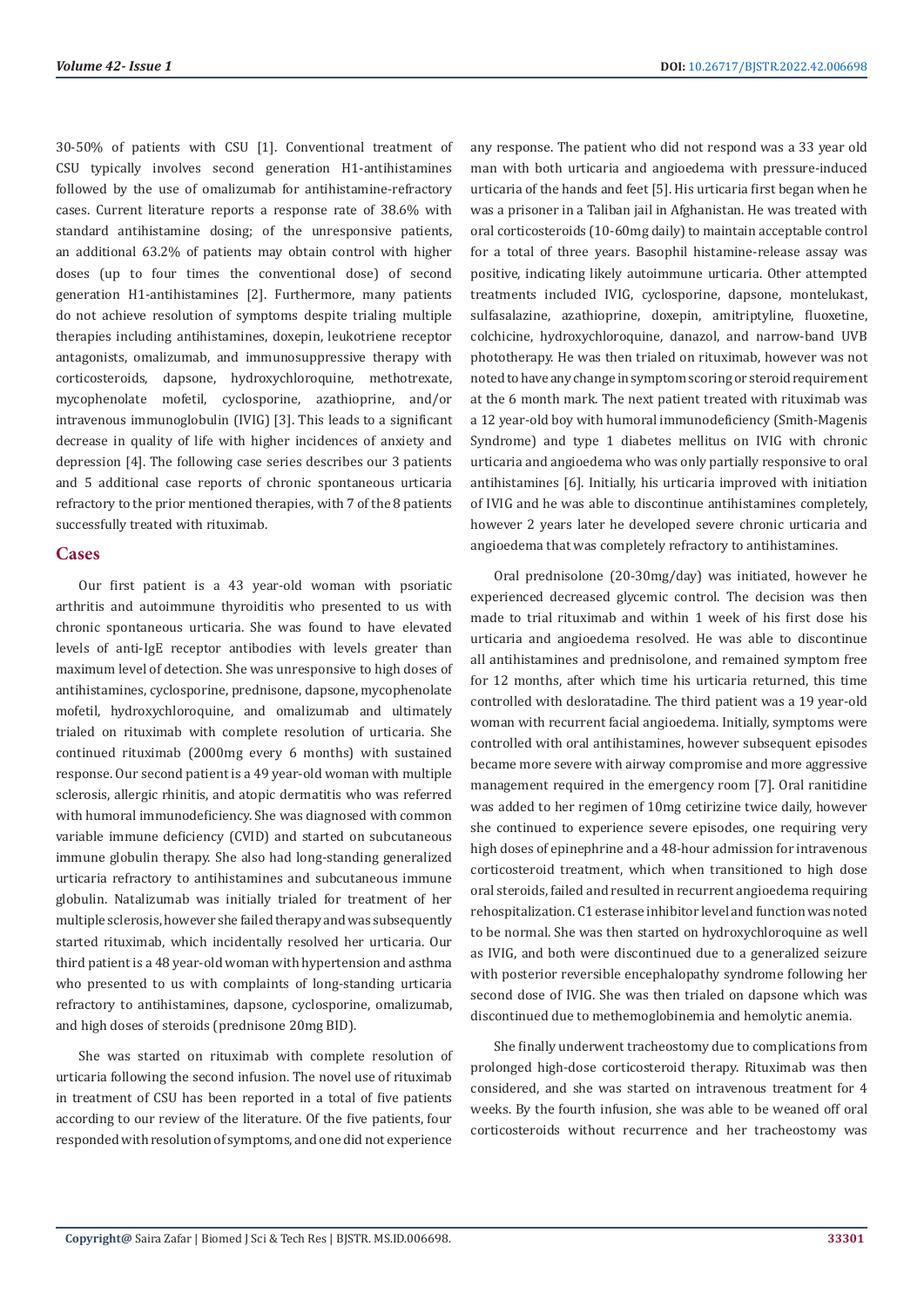reversed. The next patient was a 51 year-old woman who presented with a 1-year history of urticaria associated with abdominal pain, vomiting, and diarrhea [8]; C1q, C1 esterase, CH50 levels, and tryptase levels were all within normal limits. A bone marrow biopsy was negative for mastocytosis. She also had positron emission tomographic-computed tomographic scan, repeat endoscopies, and colonoscopies; all of which were unrevealing for any abnormalities. Her IgG autoantibody against FcεRIα on immunohistochemistry was noted to be positive (CD203c expression 8.1% (normal range, 0.0% to 5.0%)). She failed treatment with oral antihistamines and both oral and intravenous corticosteroids; mycophenolate mofetil was trialed and discontinued due to gastrointestinal symptom flare. Cyclosporine was initially helpful in controlling her symptoms for one year before she developed breakthrough urticaria, vomiting, and diarrhea. Four weekly infusions of rituximab were then administered, and the patient was noted to have complete resolution of symptoms at the 6-week mark.

The fifth patient reported in the literature was a 38 yearold woman who presented with a one-year history of urticaria and facial angioedema. She was trialed on maximal therapies of antihistamines without relief and was then started on 60mg prednisone daily [9]. She was hospitalized soon afterwards with an acute flare of urticaria, despite being on 60mg prednisone daily, and was treated with 1 gram rituximab infusion overnight. She was discharged the next day with improved control of urticaria, and was given a second infusion two weeks later, after which she remained symptom free for the following 10 months.

## **Discussion**

CSU affects approximately 1% of the general US population at some point in their lifetime, typically in the third to fifth decades of life [5,10]. Current guidelines recommend treatment with H1 antihistamines up to four times the conventional dose and up to 40% of patients will respond to this therapy. In patients without control of symptoms with H1-antihistamines, omalizumab and/ or cyclosporine are typically trialed next [2]. Omalizumab is a recombinant humanized anti-IgE monoclonal antibody approved for treatment of antihistamine-resistant CSU in patients 12 years of age and older and it is the only non-antihistamine drug licensed for use in treatment of CSU [5]. The monoclonal antibody downregulates FcεRI expression on mast cells and basophils by binding the C3 domain of the IgE heavy chain [11], therefore preventing degranulation and urticaria. Approximately 70% of patients with CSU obtain control of symptoms with omalizumab infusion alone, and up to 80% of patients obtain symptom control with maximal doses of antihistamines in addition to omalizumab infusions [12]. Rituximab is a chimeric murine/human anti-CD20

monoclonal antibody approved for use in many autoimmune and hematologic disorders, however it's use in treatment of chronic spontaneous urticaria remains limited to isolated case reports. It targets CD20 which is present in high levels on B cells.

Following antibody binding, B cells die by a number of mechanisms including antibody-dependent cell-mediated cytotoxicity, complement-dependent cytotoxicity, and apoptosis By targeting these cells that in turn produce IgE & IgG autoantibodies against FcεRI, it is postulated that better control of chronic urticaria may be obtained [12]. An interventional clinical trial was initiated in 2006 to study the safety of rituximab in chronic urticaria (The Rituximab Urticaria Study- "RUSTY"). Fifteen patients were enrolled in a non-randomized, open-label, single group assignment, and results were promising, however the trial was terminated prematurely by the FDA because there were case reports of rituximab induced progressive multifocal leukoencephalopathy (PML) in rheumatic diseases. Since then, studies have revealed that the incidence of rituximab-induced PML is exceedingly rare, with rates of 2.56 per 100,000 patients with rheumatoid arthritis and <1 per 10,000 patients with granulomatosis with polyangiitis and microscopic polyangiitis [13]. It also revealed that all confirmed PML cases were associated with other risk factors independent of rituximab treatment. Although the risk remains low for the prior mentioned patient populations, it has previously been suggested that autoimmune diseases can predispose patients to the development of PML 14, which is an important consideration for the chronic autoimmune urticaria population.

In summary, we report seven of eight patients with recalcitrant urticaria who successfully responded to treatment with rituximab after failing many second and third line therapeutic agents. It is believed that rituximab works by removing B-lymphocytes from the circulation, resulting in lowered levels of autoantibodies directed at either IgE or it receptor, but exactly how it works is incompletely elucidated. Further research is required to determine the impact of chronic autoimmune urticaria on the development of PML, however the use of rituximab in treatment of CSU should be entertained as possible therapy for cases of treatment-resistant chronic urticaria, especially when encountered in the setting of other autoimmune conditions.

# **References**

- 1. [Cho CB, Stutes SA, Altrich ML, Ardoin SP, Phillips G, et al. \(2013\)](https://pubmed.ncbi.nlm.nih.gov/23244655/) [Autoantibodies in chronic idiopathic urticaria and nonurticarial](https://pubmed.ncbi.nlm.nih.gov/23244655/) [systemic autoimmune disorders. Ann Allergy Asthma Immunol 110\(1\):](https://pubmed.ncbi.nlm.nih.gov/23244655/) [29-33.](https://pubmed.ncbi.nlm.nih.gov/23244655/)
- 2. [Guillén-Aguinaga S, Jáuregui Presa I, Aguinaga-Ontoso E, F Guillén-](https://pubmed.ncbi.nlm.nih.gov/27237730/)[Grima, M Ferrer, et al. \(2016\) Updosing nonsedating antihistamines in](https://pubmed.ncbi.nlm.nih.gov/27237730/) [patients with chronic spontaneous urticaria: A systematic review and](https://pubmed.ncbi.nlm.nih.gov/27237730/) [meta-analysis. Br J Dermatol 175\(6\): 1153-1165.](https://pubmed.ncbi.nlm.nih.gov/27237730/)